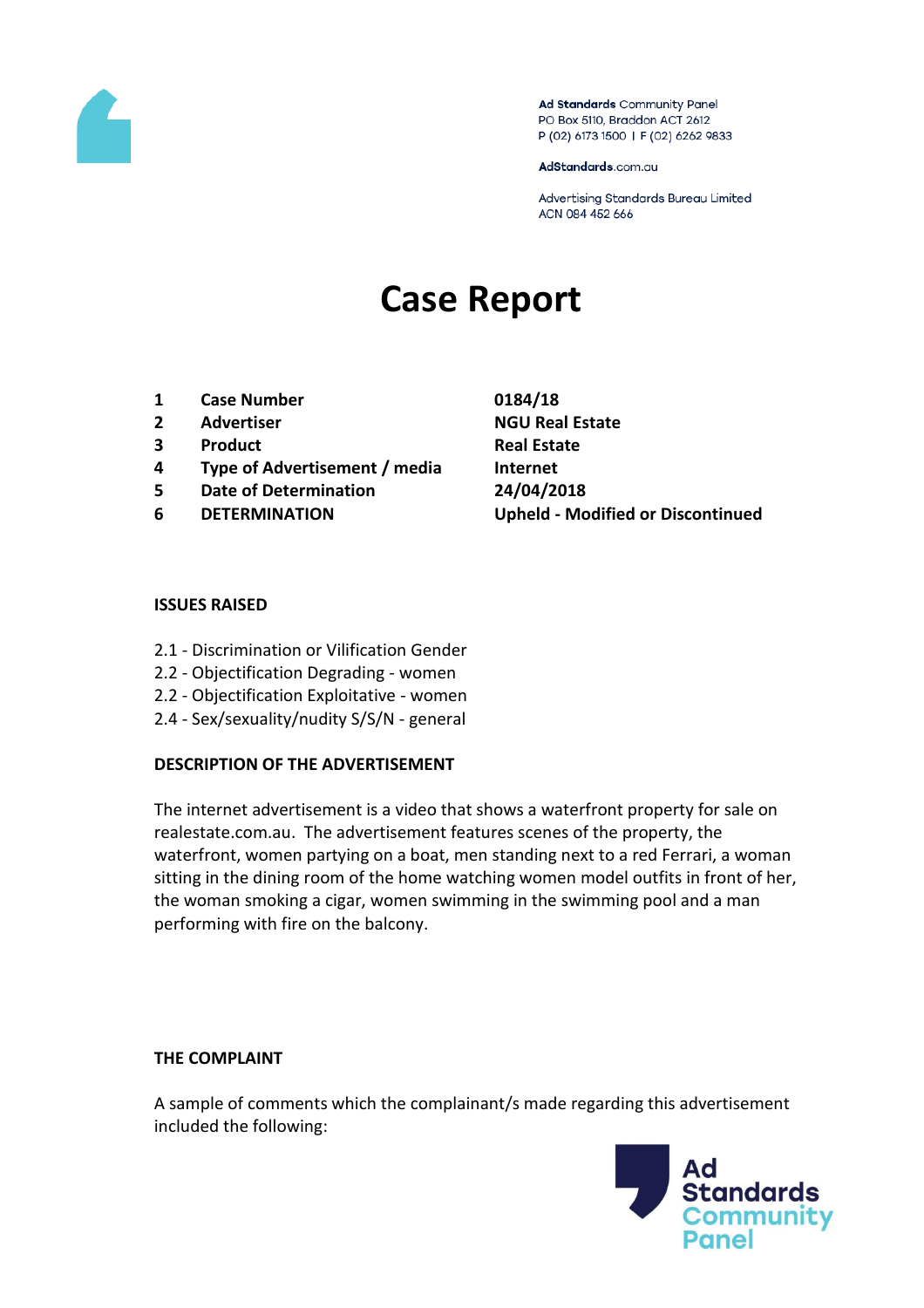

*I am writing to you today to put in motion a complaint about the advert on Realestate.com for 53 Wendell Street Norman Park. I would also like to express my extreme disappointment in the video clip advert Mr. Emil Jerusic from NGU has used to boost the sale of the multimillion dollar house for profit and sexual entertainment. As a woman it discusses me to see the use of near naked women and girls in his video. I know that Emil or Ngu marketing are not the first people to do so but what struck me about the videoclip was the use of sexual innuendos such as licking/sucking fingers and the zooming in on the breasts and bottoms of the women/girls. The scene is set with a Harem in the spa/swimming pool and with multiple sexual referencing bordering on pornographic. I would have thought we are an educated society when it comes to the consequences of such images and are moving away from the objectifying of women and simply to use their bodies as objects of desire and for sexual gratification of men. With these sexist images and stereotypical models of femininity constantly being perpetuated in the advertising, the negative implications affecting the mental, emotional and physical wellness of girls are many. I will not go into them but all one has to do is search the net for the multitude of negative impacts such images have on women and young girls.*

*This video needs to be removed as it is offence, degrading and dehumanizing to all women.*

*The other imprudent mistake Emil/NGU made by using these scantly clothed women/girls in his marketing campaign is the assumption that it is the men who will be looking at these images as they may be the only ones who can afford them as the whole videoclip is aimed as the gratification of men's sexual desire with hints of sexual tension between two women.*

#### **THE ADVERTISER'S RESPONSE**

Comments which the advertiser made in response to the complainant/s regarding this advertisement include the following:

*Advertisement The advertisement is a video that shows a waterfront property for sale on realestate.com.au. The key concept was to show all the amenities of the property and for this reason the videos also includes models.*

*NGU Real Estate East Brisbane cares deeply about marketing campaigns implemented to assist a homeowner to sell their property. We invest innovation, creative concepts*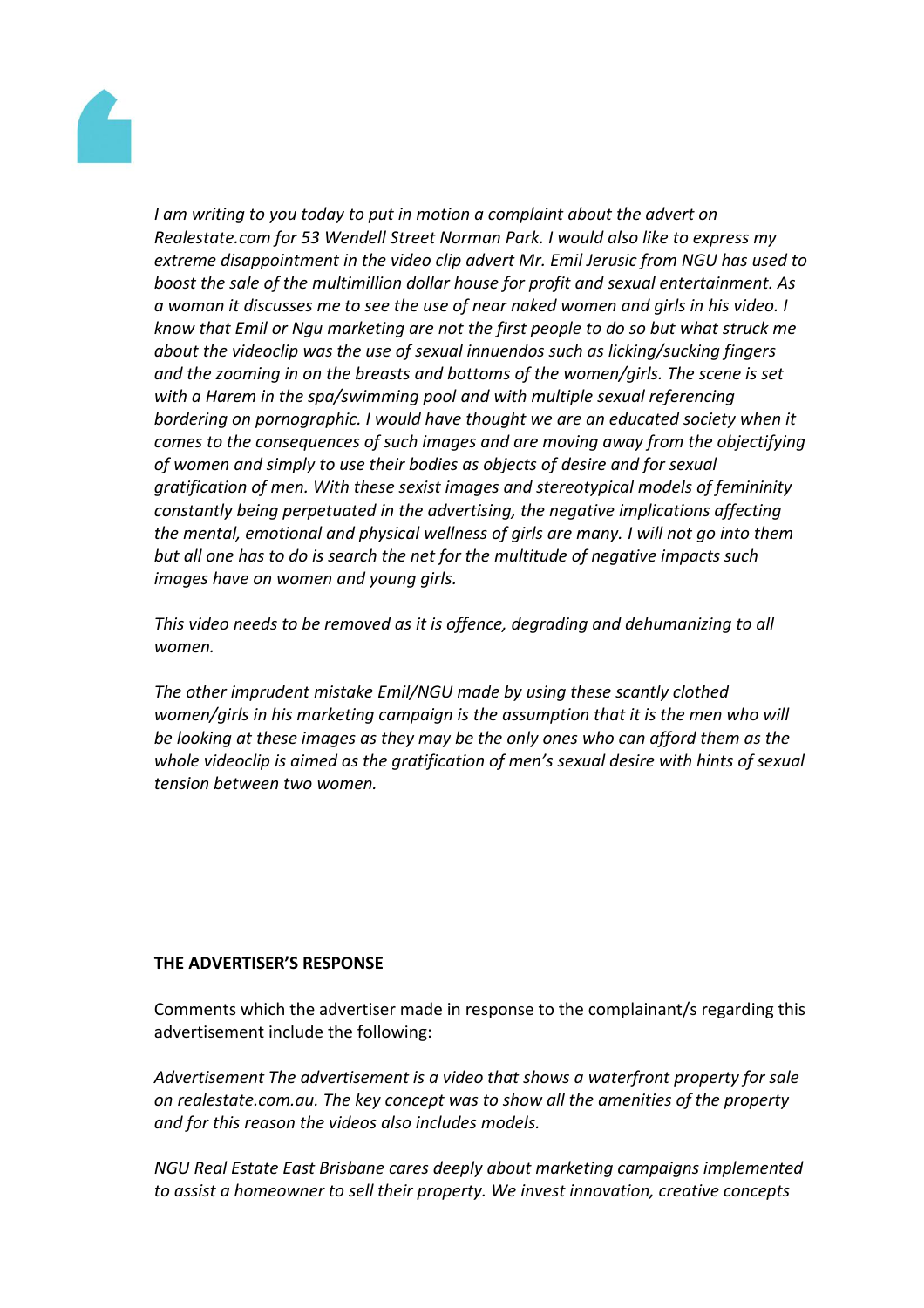

*and ample resources when we presented this home for sale and it showcases this amenities of this beautiful home for sale.* 

#### *RESPONSE TO COMPLAINT*

*While we respect the complainants views and thoughts we submit that the video does not contravene the Code of Ethics as set out below. We must note that NGU Real Estate Brisbane is passionate about all marketing campaigns and we work incredibly hard and invest time, innovation and resources into the marketing campaign for the sale of our home owner's properties.* 

*We should also note that the complainant may have viewed an older version of the video at the time the complaint was made. However the items below are relevant to all versions of the video on realestate.co.au at any point in time. Please the response below.*

*2.1 Advertising or Marketing Communications shall not portray people or depict material in a way which discriminates against or vilifies a person or section of the community on account of race, ethnicity, nationality, gender, age, sexual preference, religion, disability, mental illness or political belief.*

*The video does not discriminate against women there are no acts of inequity, bigotry or intolerance against women. Nor does it show women in an unfair, unfavourable or less favourable way because of their gender.*

*The video does not vilify women as it does not humiliate, intimidate or incite hatred, contempt or ridicule women because of their gender.*

*The models are portrayed in a confident manner and the key female is fully clothed and in portrayed in a position of power and confidence. The content was created by women and intended to portray women in a confident and positive light.* 

*2.2 Advertising or Marketing Communications shall not employ sexual appeal: (a) where images of Minors, or people who appear to be Minors, are used; or (b) in a manner which is exploitative or degrading of any individual or group of people.*

*Audience – adults looking to purchase property Realestate.com.au the advertiser is a platform on which home owners sell their properties to adults wishing to purchase to property. Accordingly the audience on realestate.com.au are adults looking to purchase property.*

*Relevance of the imagery Models in the video are enjoying the amenities of the home being advertised for sale.*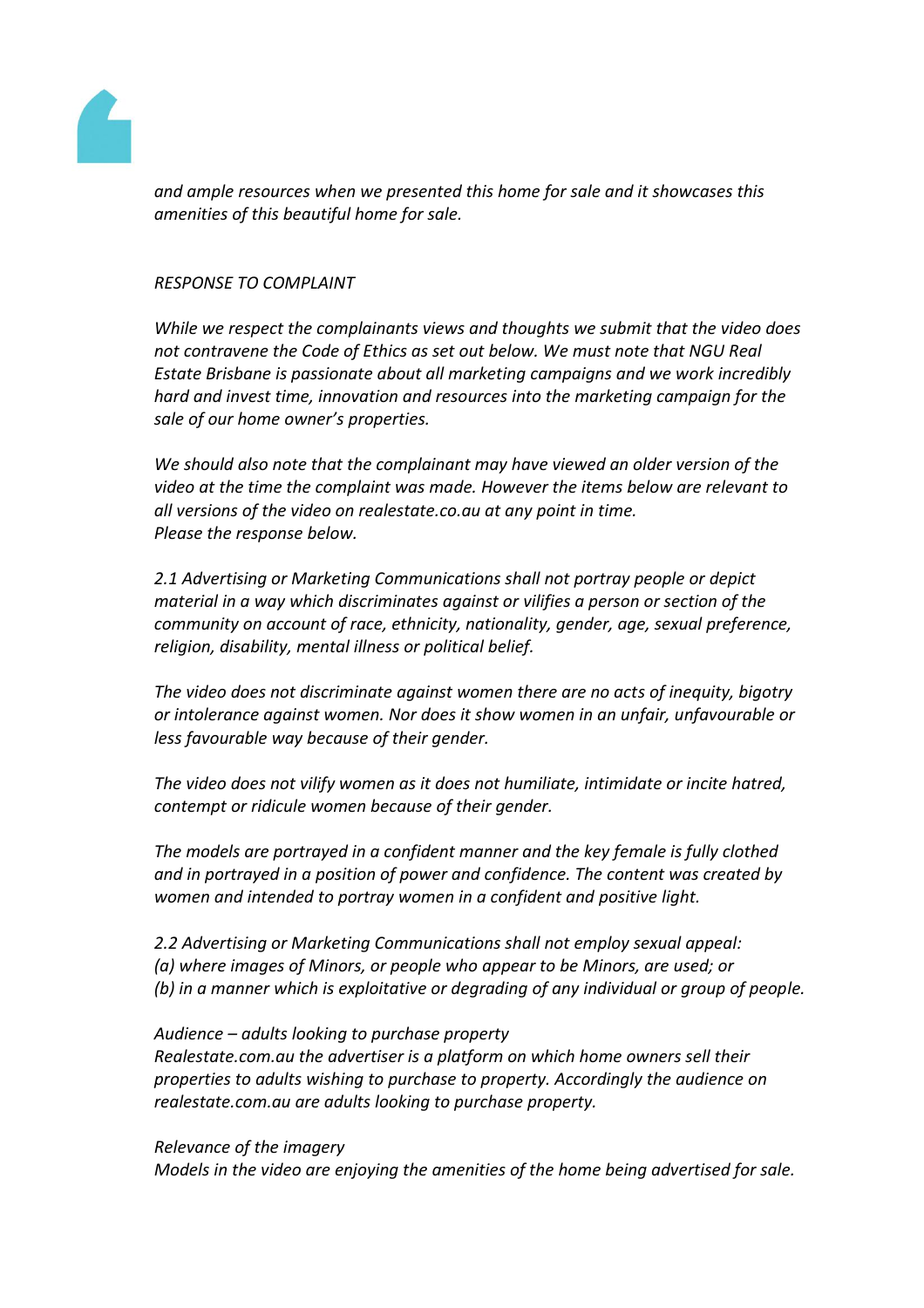

#### *Cannot be viewed by children in public domain*

*This video cannot viewed by children in the public domain it is on the internet. To view this video you would need to search the property address on realestate.com.au, select the property and click on the video.* 

# *Attractive models in video*

*The video cannot be readily viewed by children. The child would need to be on the internet and type the address of the property advertised into a search platform and click on realestate.com.au search results and then click on the property address and click on the video link* 

*There are no sexual acts* 

*The video is not aimed at young people, it is aimed at adults buying property on realstate.com.au*

#### *Depiction of Models*

*The content does not reduce women to a single part of her body or suggest that she is property or suggest that she exists for the enjoyment of others.* 

*Models in bikinis are in a pool in the home advertised and on a boat because the home advertised is waterfront property and relevant to the home advertised.*

*Models are on not in sexualised poses that are exploitative or degrading.*

*Models are shown in a strong confident manner.*

*Models are portrayed in a positive light.*

*Attractive models show the amenities of the home advertised.*

*There is no nudity.* 

*There is no sex.* 

*There are no sexual acts in the video.*

*2.3 There is no violence in the video and the complaint does not allege that the material is violent.*

*2.4 Sex, Sexuality and Nudity treated with sensitivity to relevant audience Audience – adults looking to purchase property Realestate.com.au is a platform on which home owners sell their properties to adults wishing to purchase to property. Accordingly the audience on realestate.com.au are adults looking to purchase property. Any mild sexual themes outlined in the account were intended to take into account the sensitivity of the relevant audience. If the*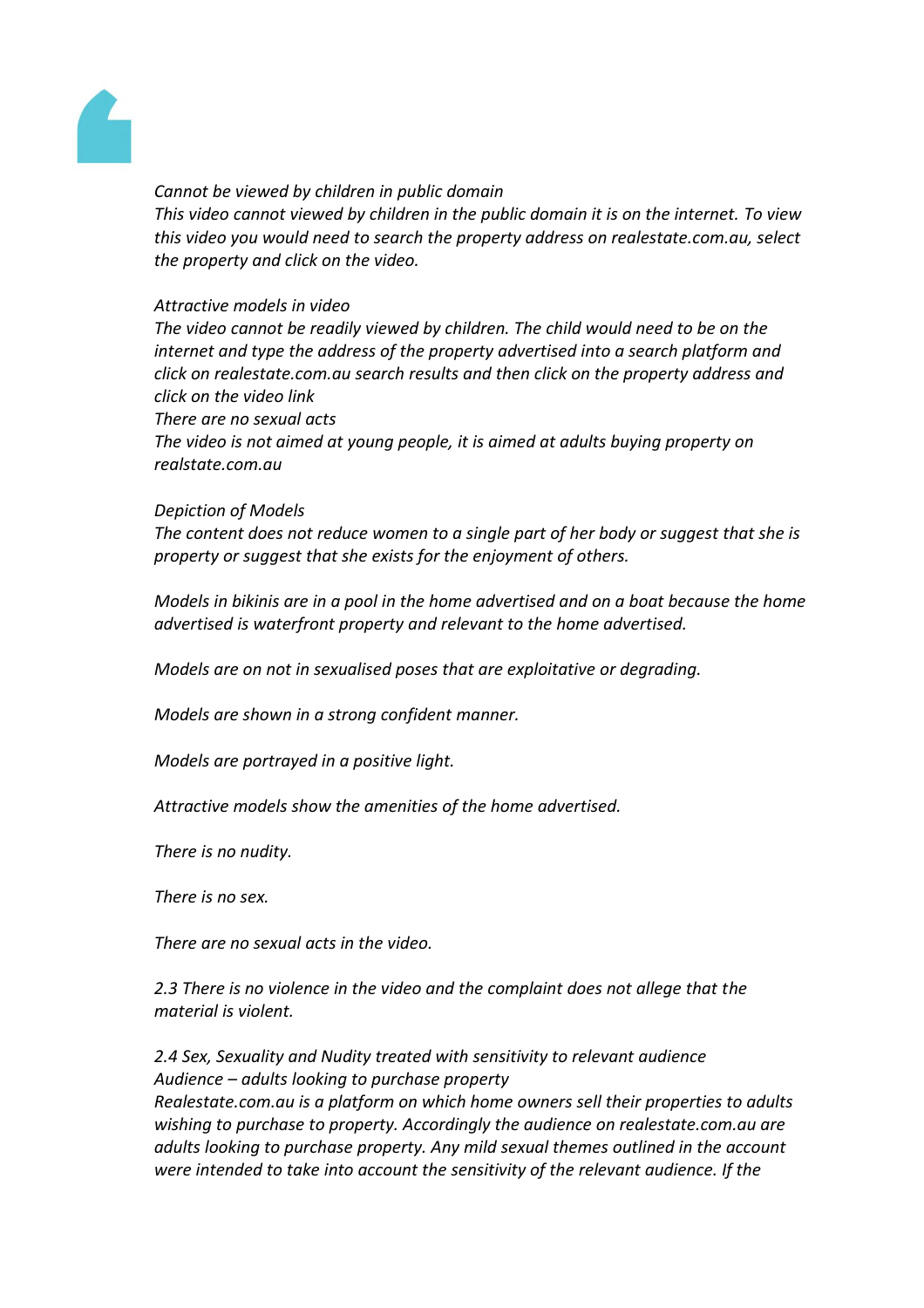

*audience does not wish to view the video on realestate.com.au it can be paused and the user can view photos or inspect the property.* 

*Models are using the amenities of the home being advertised for sale. Models in bikinis are around a pool in the home advertised and on a boat nearby the waterfront property advertised.* 

*Mild sexuality or suggestive acts outlined in the complaint (eg licking of finger) are unlikely to be easily be understood to be sexual in the unlikely event that a child searched for and viewed the property on realestate.com.au.*

*Models in bikinis are not in sexualised poses but portrayed in a confident positive manner in swimming in a pool or around the pool area in the property advertised.*

# *2.5 Language which is appropriate not obscene*

*There is no speech in the video except for music and the complaint does not allege that the material is obscene. The music lyrics does not articulate obscene words.*

*2.6 Not contradictory to Health & Safety* 

*There are no health and safety contradictions in the video.*

# *2.7 Distinguishable to relevant audience*

*The video is on realestate.com.au a medium that has a specific audience, persons looking to buy and property. The video is clearly labelled with the property address and the user on the medium must click the video to view the video and can stop watching it any point by pressing pause.* 

*Section 3 of the code is not relevant as the video does not target children and the audience of the medium does not include children. The material concerned markets a home not a motor vehicle or food and beverage. In addition the complaint does not allege contraventions of Section 3 of the Code.*

#### **THE DETERMINATION**

The Ad Standards Community Panel ("Panel") considered whether this advertisement breaches Section 2 of the Advertiser Code of Ethics (the "Code").

The Panel noted the complainant's concerns that the advertisement features sexual innuendoes and inappropriate sexual referencing, objectification of women and sexism.

The Panel viewed the advertisement and noted the advertiser's response.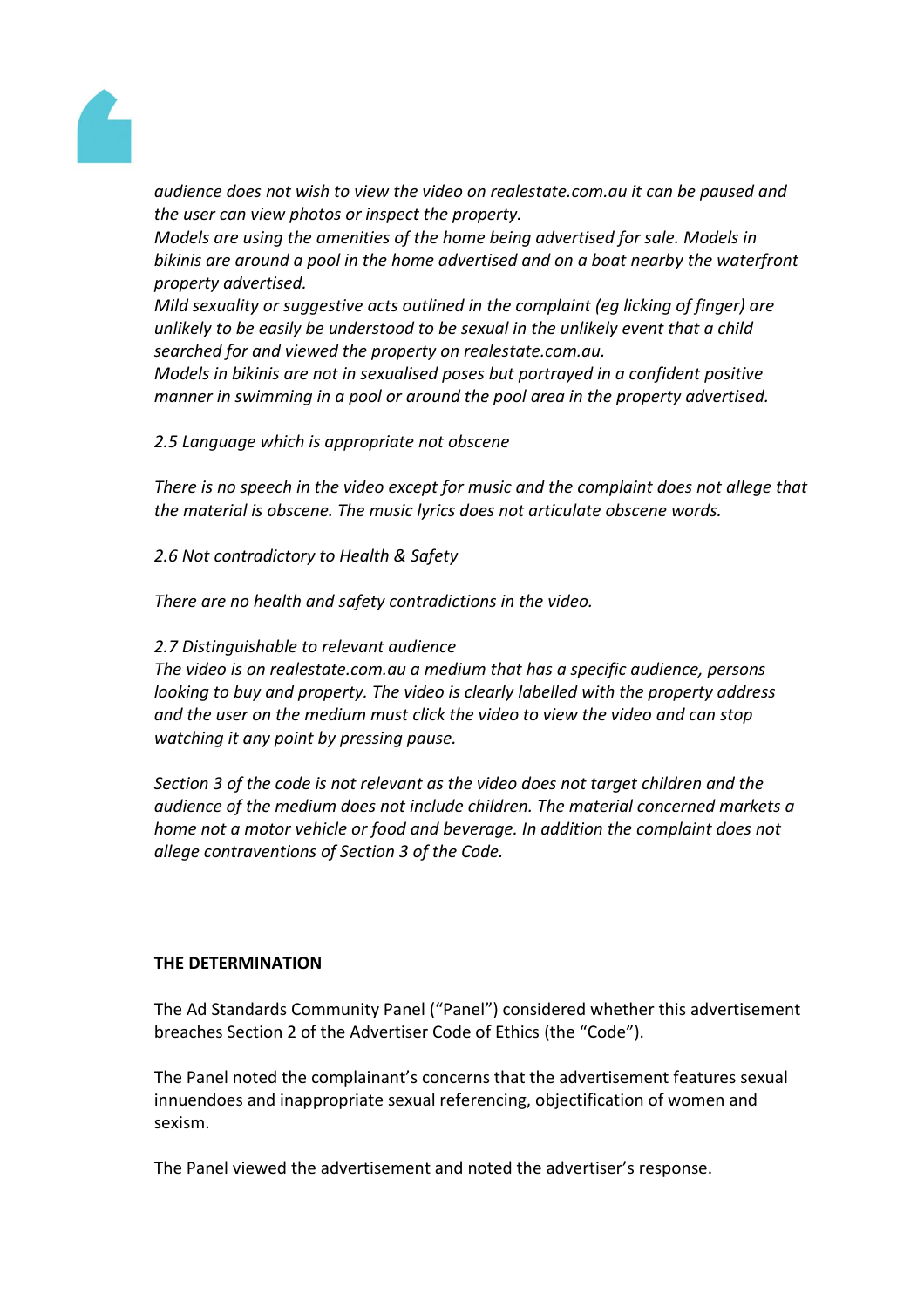

The Panel noted that the advertisement is featured on the realestate.com listing for a house for sale. The advertisement features scenes of the property, the waterfront, women partying on a boat, men standing next to a red Ferrari, a woman (referred to as the 'key female') sitting in the dining room of the home watching women model in front of her, the woman smoking a cigar, women swimming in the swimming pool and a man performing with fire on the balcony.

The Panel considered whether the advertisement complied with Section 2.1 of the Code which requires that 'advertisements shall not portray or depict material in a way which discriminates against or vilifies a person or section of the community on account of race, ethnicity, nationality, gender, age, sexual preference, religion, disability, mental illness or political belief.'

The Panel noted the Practice Note to Section 2.1 of the Code which provides the following definitions:

"Discrimination – unfair or less favourable treatment Vilification – humiliates, intimidates, incites hatred, contempt or ridicule".

The Panel noted that the main character is a woman and appears to be the owner of the home. The Panel noted that this 'key female' holds a position of power in the advertisement.

The Panel considered that the women in the advertisement were depicted as comfortable and confident, and did not appear to be in distress or at the property against their will.

The Panel noted the advertiser's response that the advertisement shows no acts of inequity, bigotry or intolerance towards women.

The Panel considered that the women are not depicted in a manner that is unfair nor in a manner that would be likely to humiliate or incite ridicule of women. The Panel determined that the advertisement does not discriminate against or vilify a person or section of the community on account of gender.

The Panel considered whether the advertisement was in breach of Section 2.2 of the Code. Section 2.2 of the Code states: "Advertising or marketing communications should not employ sexual appeal in a manner which is exploitative or degrading of any individual or group of people."

The Panel noted the AANA Practice Note which provides guidance on the meaning of the terms exploitative and degrading:

Exploitative - (a) taking advantage of the sexual appeal of a person, or group of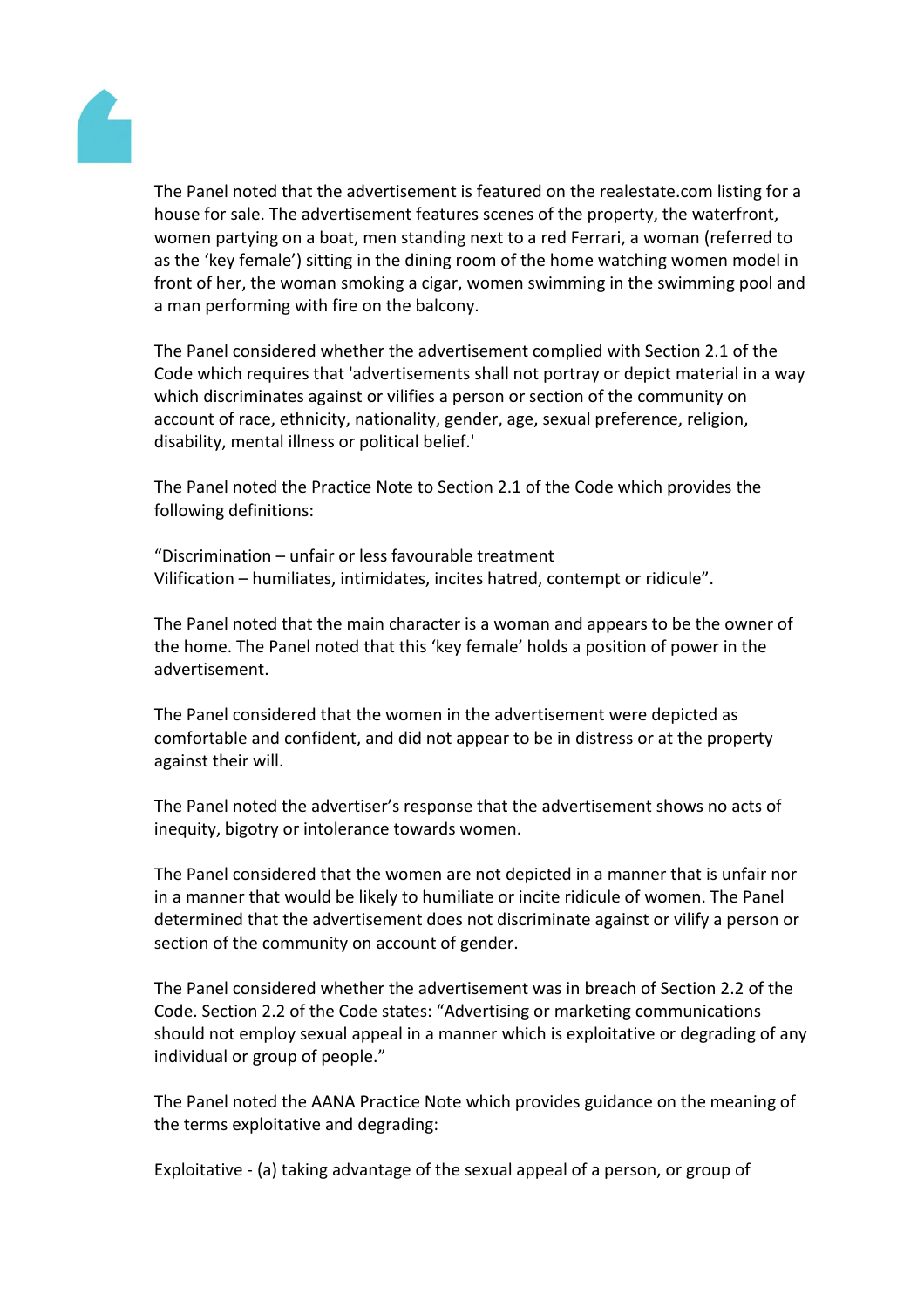

people, by depicting them as objects or commodities; or (b) focussing on their body parts where this bears no direct relevance to the product or service being advertised. Degrading – lowering in character or quality a person or group of people.

The Panel noted the complainant's concerns that the image featured scenes that were degrading to women.

The Panel considered the scenes in which women appeared in the advertisement. The Panel noted several scenes with women and considered that while these scenes contained sexual appeal the women in the advertisement were shown to be confident, enjoying themselves and were not depicted in a way which could be considered exploitative or degrading.

The Panel noted that there are some scenes where there is a focus on body parts, including in the third scene of the advertisement which focuses on the backs and buttocks of women and the Panel considered that this imagery is not relevant to an advertisement for a house.

The Panel noted a specific scene in which the 'key female' sits at the head of the table and waves her hand to accept or dismiss women modelling in front of her. The Panel considered that this scene showed the women as being similar to cattle. The Panel noted that the women may have been modelling clothes, but the selected woman goes to stand next to the 'key female' after being selected, and the implication is that she has been chosen rather than the clothes.

The Panel considered that this particular scene in the advertisement did employ sexual appeal in a manner which is exploitative of women in regards to the portrayal of women as commodities or objects to possess.

The Panel determined that the advertisement did breach Section 2.2 of the Code.

The Panel considered whether the advertisement was in breach of Section 2.4 of the Code. Section 2.4 of the Code states: "Advertising or Marketing Communications shall treat sex, sexuality and nudity with sensitivity to the relevant audience".

The Board noted the complainant's concern that the advertisement contained sexual innuendos and near naked women.

The Panel noted that this advertisement is on a real estate website and therefore the audience is almost exclusively adult. The Panel noted the advertiser's response that the video can be paused or exited at any time.

The Panel considered that there is sexual innuendo in the advertisement in the form of licking/sucking fingers and trailing fingers along shoulders but that this is only innuendo.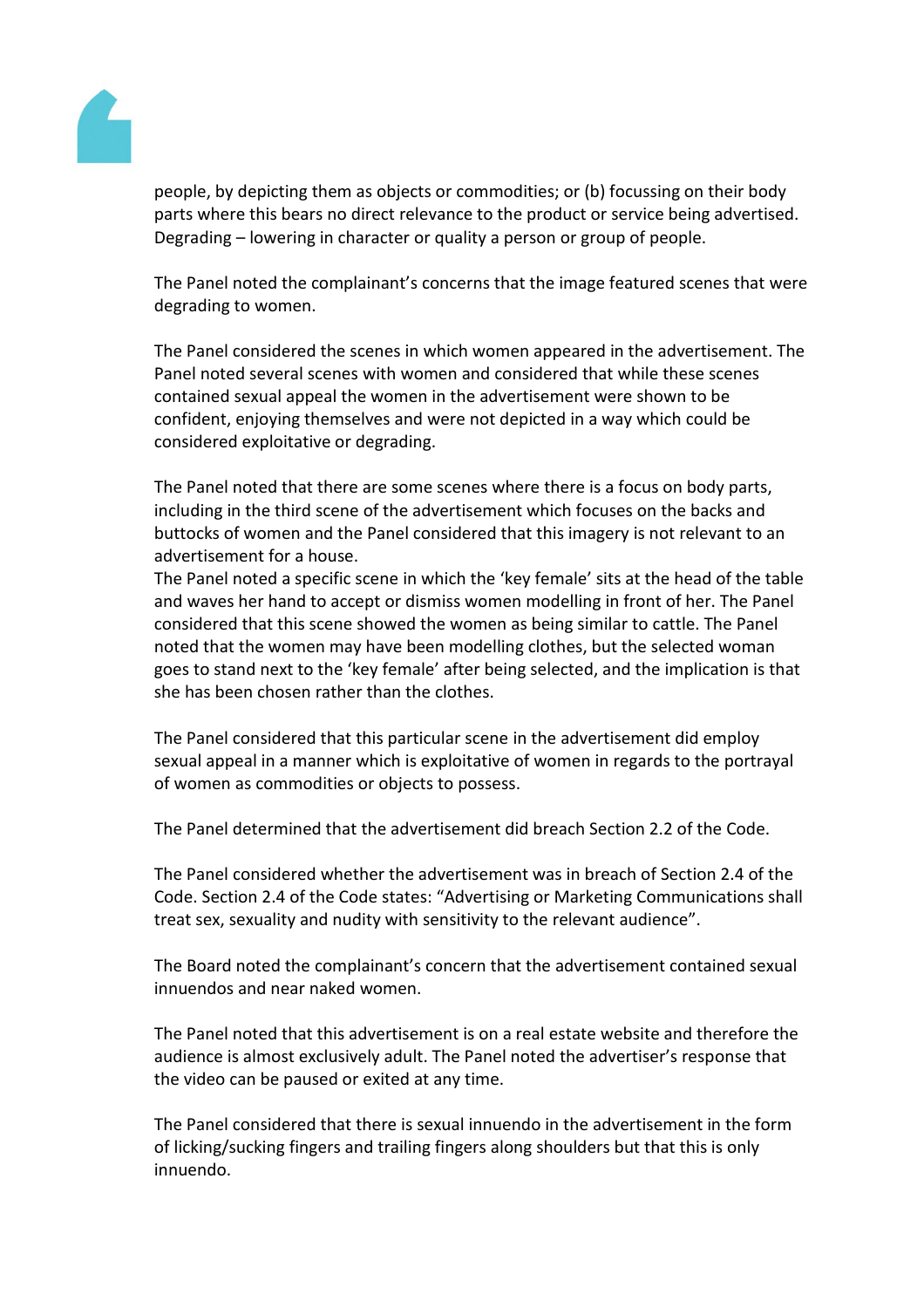

The Panel noted that there is no actual nudity depicted in this advertisement. The Panel considered that the women in the advertisement are scantily clad, but that there were no nipples or genitals visible.

The Panel considered that overall while the advertisement contains scenes which contain sexual themes, the advertisement did treat sex, sexuality and nudity with sensitivity to the relevant audience of adults viewing a real estate website.

The Panel determined that the advertisement did not breach Section 2.4 of the Code.

The Panel considered Section 2.6 of the Code. Section 2.6 of the Code states: "Advertising or Marketing Communications shall not depict material contrary to Prevailing Community Standards on health and safety".

The Panel noted that there is a brief scene in the advertisement showing a woman smoking a cigar.

The Panel considered that the scene is fleeting in the context of the advertisement, and is a part of the narrative of the advertisement but not the focus.

The Panel noted there is a high level of community concern with regards to smoking and considered that as the image is fleeting the image does not encourage or condone smoking or the purchase of cigars.

The Panel considered that the advertisement did not depict material contrary to Prevailing Community Standards on health and safety. The Panel determined that the advertisement did not breach Section 2.6 of the Code.

Finding that the advertisement breached Section 2.2 of the Code the Panel upheld the complaint.

# **THE ADVERTISER'S RESPONSE TO DETERMINATION**

The Advertising Standards Community Panel determination found:

- No breach of 2.1 of the Code - DOES NOT vilify, humiliate, intimidate or incite hatred or contempt for women & does not ridicule women.

- No breach of 2.4 of the Code – DOES NOT include nudity or sex.

- No breach of 2.6 of the Code – DOES NOT depict material contrary to the Prevailing Community Standards on health and safety.

MARKETING INTENDED TO PROMOTE PROPERTY FOR SALE & EMPOWER WOMEN